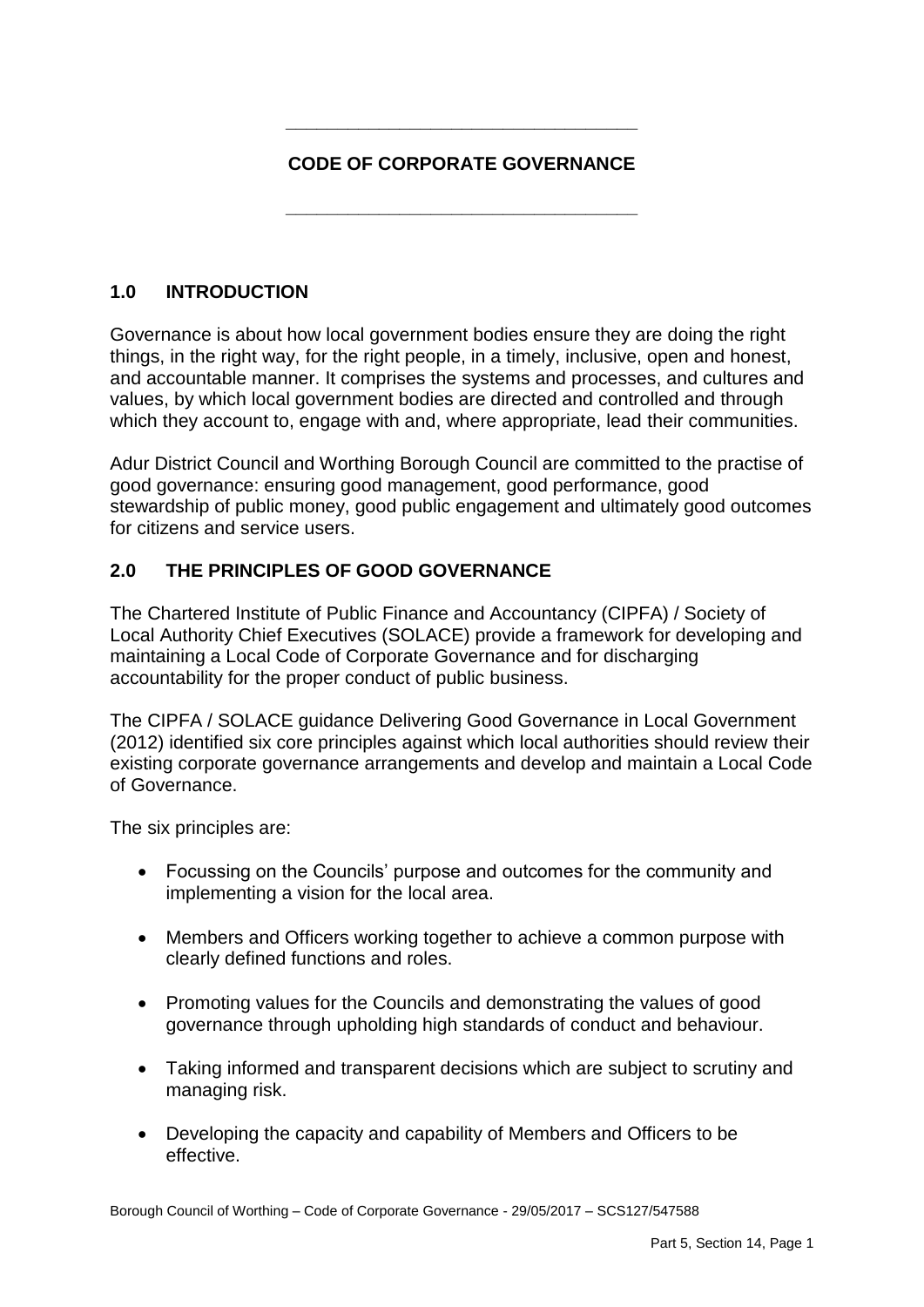Engaging with local people and other stakeholders to ensure robust public accountability.

 principles. The Councils' Code of Corporate Governance has been prepared in Adur District Council and Worthing Borough Council are committed to these six core accordance with the CIPFA / SOLACE guidance. The Code describes how the Councils achieve compliance with each of the core principles to deliver the best outcomes for local communities.

### **Focussing on the Councils' purpose and outcomes for the community and implementing a vision for the local area.**

## Summary

 Good governance ensures the Councils fulfil their purpose and achieve the intended outcomes for their citizens and service users. Good governance also ensures the Councils continue to operate in an effective, economic and ethical manner. The Councils have therefore developed a clear vision of their purpose and intended outcomes which are communicated both within the Councils and to external stakeholders and the public, and contained within the document *Catching the Wave*.

### Supporting Principles of Good Governance

In order to exercise strategic leadership the Councils will:

- o Develop and promote their authority's purpose and vision;
- o Review on a regular basis the authority's vision for the local area and its impact on the authority's governance arrangements;
- that is understood and agreed by the parties;  $\circ$  Ensure that partnerships are underpinned by a common vision of their work
- $\circ$  Publish an annual report on a timely basis to communicate the authority's activities and achievements, its financial position and performance.

In order to ensure users have quality services the Councils will:

- $\circ$  Decide how the quality of service for users is to be measured and make sure that the information needed to review service quality effectively and regularly is available;
- $\circ$  Put in place effective arrangements to identify and deal with failure in service delivery.

 In order to ensure the Councils make best use of resources and that tax payers and service users receive excellent value for money the Councils will:

o Decide how value for money is to be measured and make sure that the authority or partnership has the information needed to review value for money and performance effectively.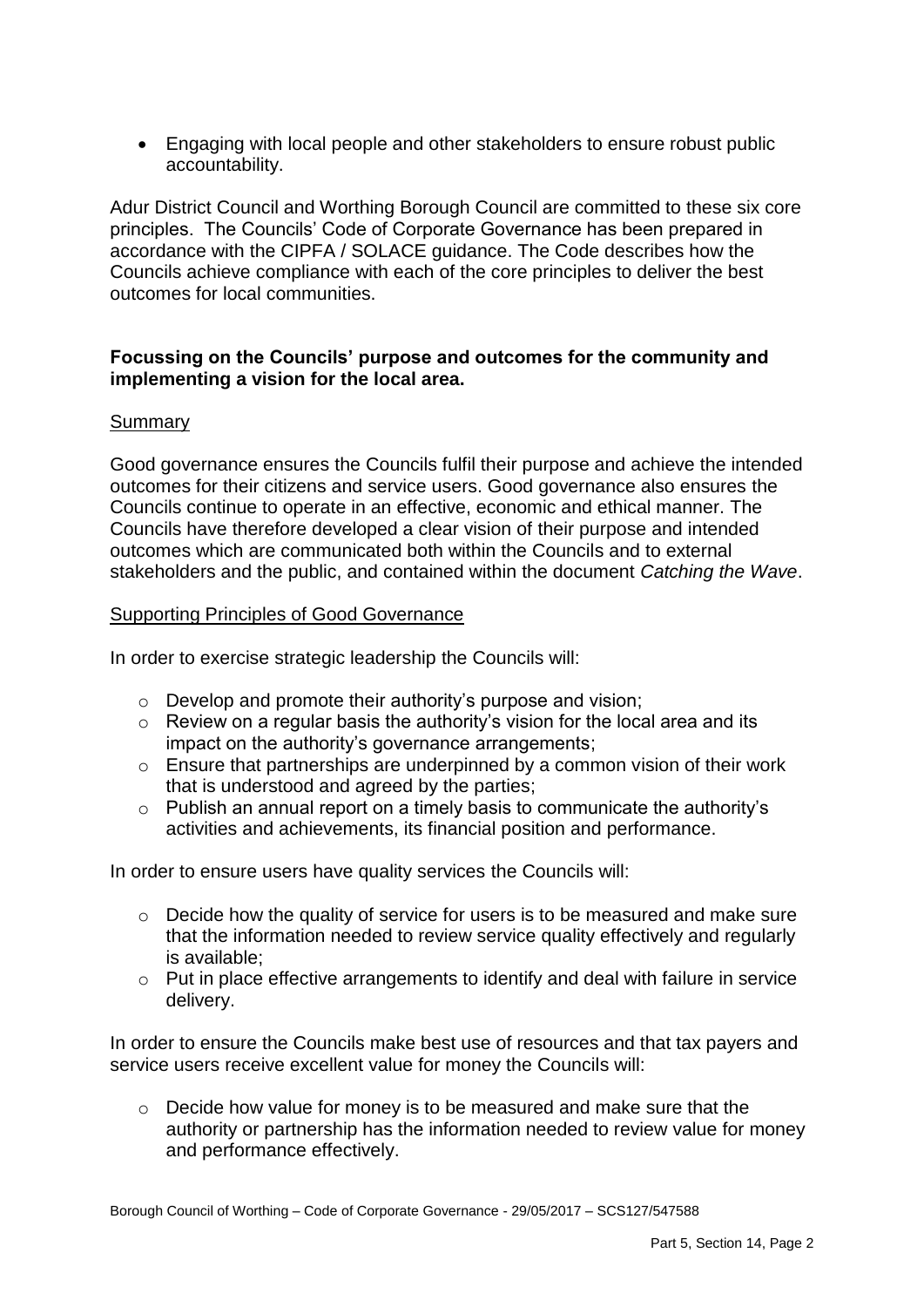o Measure the environmental impact of policies, plans and decisions.

### Evidence of Commitment to these Principles

- $\circ$  Catching the Wave details the Councils' strategic plan and identifies four corporate priorities. The plan is widely promoted through the Councils' website.
- $\circ$  Surf's Up sets out the Councils' ambitious vision and details how the strategic plan will be implemented and corporate priorities achieved.
- $\circ$  Councils' Constitution sets out the governance arrangements and procedural requirements for the business of the Councils.
- $\circ$  Joint Committee Agreement sets out the roles and responsibilities for partnership working between Adur District Council and Worthing Borough Council.
- $\circ$  Local Development Framework a series of Local Development Documents that deliver the spatial planning strategy for the District/Borough.
- o Medium Term Financial Strategy links the Councils' finances to the Corporate Priorities and sets out strategic financial policies, a medium term financial forecast and budget guidelines for the forthcoming year.
- $\circ$  Annual Statement of Accounts a mainly financial document listing achievements for the previous year as well as setting out longer term aims.
- which form part of performance dashboard information and also details of o Trello Boards for Performance Dashboard and Risk Registers - records performance in relation to a range of key and local performance measures Corporate and Service level risks which are reported to the Corporate Leadership Team on a regular basis.
- $\circ$  Benchmarking provides comparisons between the Councils' functions and performance with those provided by similar organisations.
- o Comments, Compliments and Complaints System.
- o Contract Standing Orders outlines the procurement process used by the Councils and how Officers ensure value for money is achieved.
- $\circ$  Committee Reports Provide Members with information needed to make decisions.

### **Members and Officers working together to achieve a common purpose with clearly defined functions and roles**

#### **Summary**

 Elected Members are collectively responsible for the governance of the Councils. following proposals from the Executives. The Councils each have a 6 Member The Local Government Act 2000 introduced new Executive arrangements whereby the Councils' policy framework, budget and key strategies are agreed by Full Council Executive responsible for exercising all functions except those reserved to Council and statutory functions such as planning and licensing. In addition, the Councils have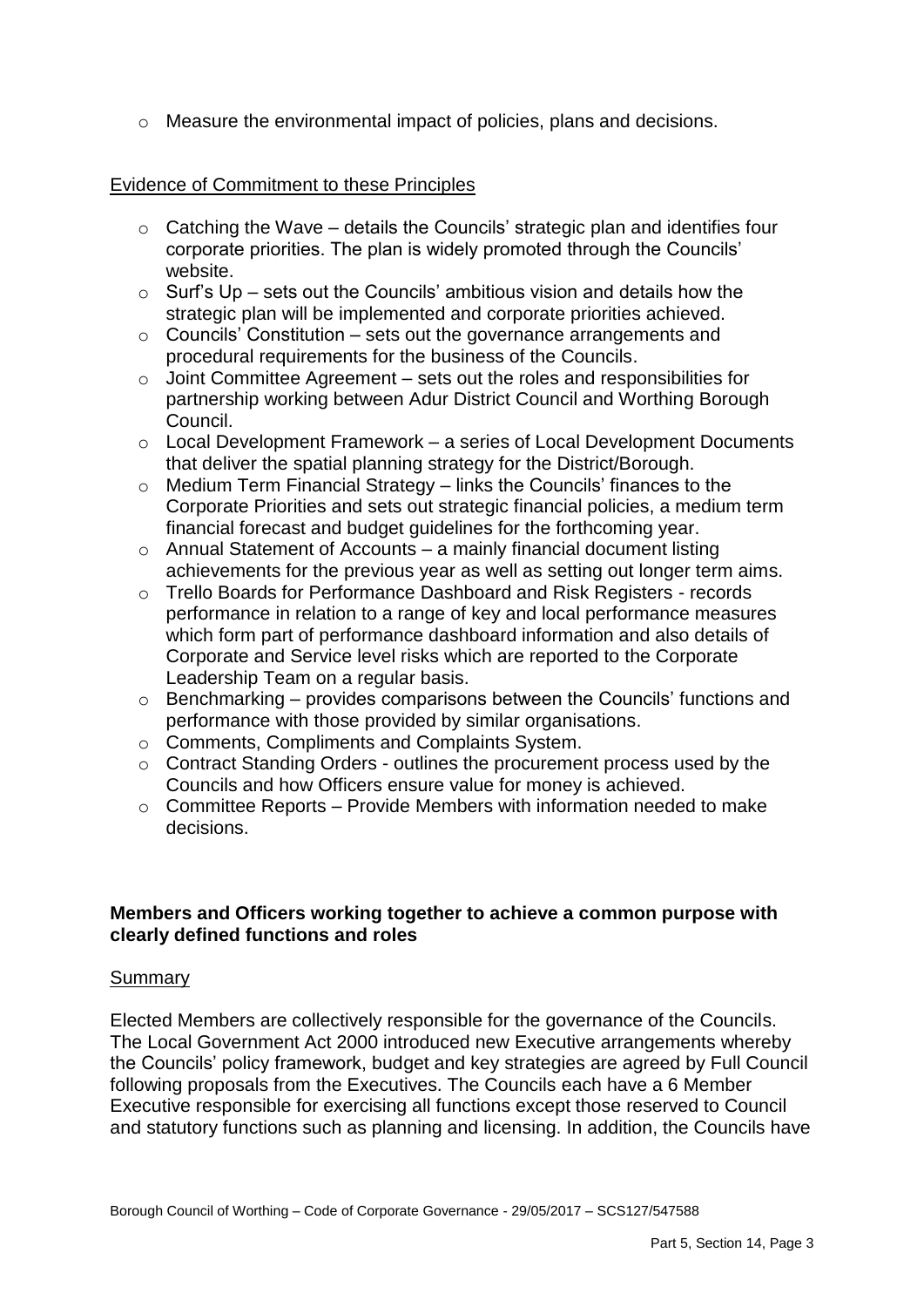Overview and Scrutiny Committees, comprising of non-Executive Members who can question and challenge the decisions and/or performance of the Executives.

 responsible for advising the Executives and other Committees on legal, financial and The Chief Executive, Directors, Section 151 Officer and Monitoring Officer are other policy considerations.

### Supporting Principles of Good Governance

In order to ensure effective leadership throughout the Councils, each Council will:

- o Set out a clear statement of the respective roles and responsibilities of the Executive and of the Executive Members individually and the authority's approach towards putting this into practice;
- Authority Members, Members generally and of Senior Officers. o Set out a clear statement of the respective roles and responsibilities of other

 Officers, each Council will: In order to ensure a constructive working relationship exists between Members and

- o Determine an Officer Scheme of Delegations and reserve powers within the Constitution, including a formal schedule of those matters specifically reserved for collective decision of the authority, taking into account relevant legislation and ensuring that it is monitored and updated when required;
- o Make the Chief Executive responsible and accountable to the authority for all aspects of operational management;
- o Develop protocols to ensure that the Leader and Chief Executive negotiate their respective roles early in the relationship and that a shared understanding of roles and objectives is maintained;
- o Make the Section 151 Officer responsible to the authority for ensuring that records and accounts, and for maintaining an effective system of internal appropriate advice is given on all financial matters for keeping proper financial financial controls;
- o Make the Monitoring Officer responsible to the authority for ensuring that agreed procedures are followed and that all applicable statutes and regulations are complied with.

 To ensure the Councils' relationships with partners and the public are clear, each Council will:

- o Develop protocols to ensure effective communication between Members and Officers in their respective roles;
- o Set out the terms and conditions for remuneration of Members and Officers and an effective structure for managing the process, including an effective job evaluation process for Officers' remuneration and a remuneration panel for Members;
- o Ensure that effective mechanism exists to monitor service delivery;
- o Ensure that the organisation's vision, strategic plans, priorities and targets are developed through robust mechanisms, and in consultation with the local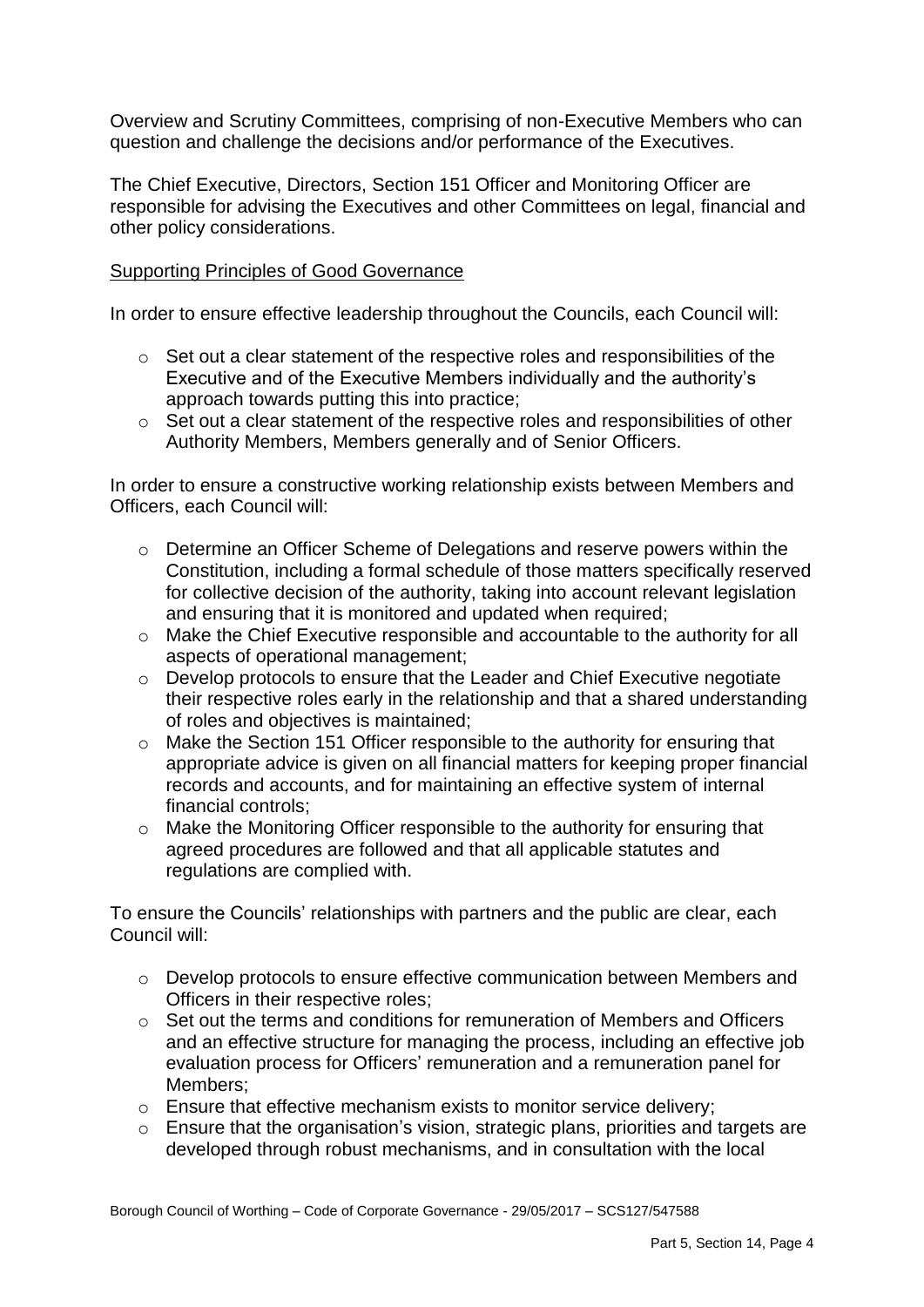community and other key stakeholders, and that they are clearly articulated and disseminated;

- and responsibilities, both individually and collectively, in relation to the partnership and to the authority; o When working in partnership, ensure that Members are clear about their roles
- organisation to partner decisions. o When working in partnership, ensure that there is clarity about the legal status of the partnership, ensure that representatives or organisations understand and make clear to all other partners the extent of their authority to bind their

#### Evidence of Commitment to these Principles

- $\circ$  Constitution sets out how the Councils operate, how decisions are made and the procedures and codes of conduct which the Councils follow. It also includes the roles of Statutory Officers and their responsibilities relating to compliance with the law and ensuring sound financial control.
- $\circ$  Role of Members set out in the Constitution.
- $\circ$  Terms of Reference for the Executive and Executive Members set out in the Constitution.
- $\circ$  Monitoring Officer Protocol set out in the Constitution.
- $\circ$  Executive Procedure Rules set out in the Constitution.
- $\circ$  Overview and Scrutiny Procedure Rules sets out the terms of reference which includes the role of overseeing the proper and effective administration of the Councils, reviewing the effectiveness of its services and supporting and complimenting the activities of the Executives.
- $\circ$  Officer Job Descriptions detail the roles and responsibilities of Officers employed by the Councils.
- $\circ$  Whistleblowing Policy enables Members and Officers to confidentially report suspected malpractice.
- $\circ$  Chief Executive and Leader meetings held to ensure effective communication.
- $\circ$  Pay Policy the Councils are committed to the principle of Equal Pay for all its employees and adopted a Pay Policy in October 2015.
- $\circ$  Catching the Wave sets out the corporate objectives and strategic ambitions of the Councils.

#### **Promoting values for the Authority and demonstrating the values of good governance through upholding high standards of conduct and behaviour**

#### Summary

 shared values and demonstrated in the behaviour of its Members and Officers. The Councils' values (the way in which the Councils work for the community in pursuing its aims) are set out in Catching the Wave and Surf's Up. The standards of conduct Adur and Worthing Councils recognise that good governance is underpinned by and behaviour the Councils expect of their Members and Officers are clearly set out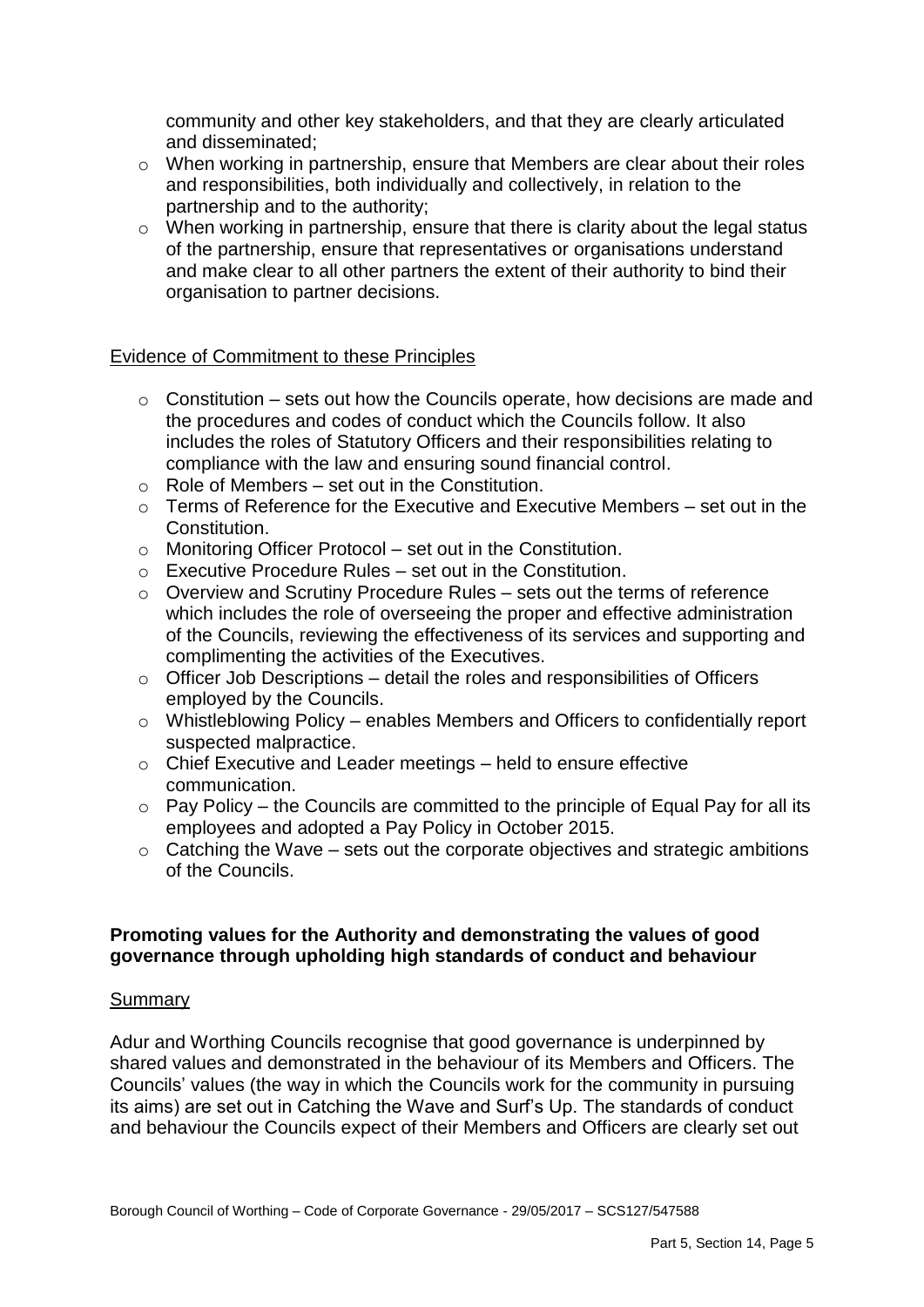in the Constitution. This is supported by the Codes of Conduct and a range of training programmes for both Members and staff.

## Supporting Principles of Good Governance

To ensure Members and Officers exemplify good standards of conduct each Council will:

- $\circ$  Ensure that the authority's leadership sets a tone for the organisation by creating a climate of openness, support and respect;
- o Ensure that standards of conduct and personal behaviour expected of through codes of conduct and protocols; Members and staff, of work between Members and staff and between the authority, its partners and the community are defined and communicated
- influenced by prejudice, bias or conflicts of interest in dealing with different o Put in place arrangements to ensure that Members and Officers are not stakeholders and put in place appropriate processes to ensure that they continue to operate in practice.

To ensure organisational values are put into practice each Council will:

- o Develop and maintain shared values including leadership values both for the organisation and staff reflecting public expectations and communicate these with Members, staff, the community and partners;
- o Put in place arrangements to ensure that procedures and operations are designed in conformity with appropriate ethical standards, and monitor their continuing effectiveness in practice;
- o Develop and maintain an effective Standards Committee;
- $\circ$  Use the organisations' shared values to act as a quide for decision-making and as a basis for developing positive and trusting relationships within the authority;
- $\circ$  In pursuing the vision of a partnership, agree a set of values against which decision-making and actions can be judged. Such values must be demonstrated by partners' behaviour both individually and collectively.

### Evidence of Commitment to these Principles

- $\circ$  Constitution seeks to define the standards of conduct and personal behaviour expected of Members and Officers.
- o Member Code of Conduct and Officer Code of Conduct.
- $\circ$  Performance Development Reviews provide opportunities to review the performance, including standards of conduct and personal behaviour of Officers, as well as identifying any development needs.
- $\circ$  Comments, Compliments and Complaints System this provides a process, clearly publicised on the website, for those wanting to complain to the Councils.
- $\circ$  Data Access Requests a system is in place to respond to Freedom of Information and Subject Access Requests.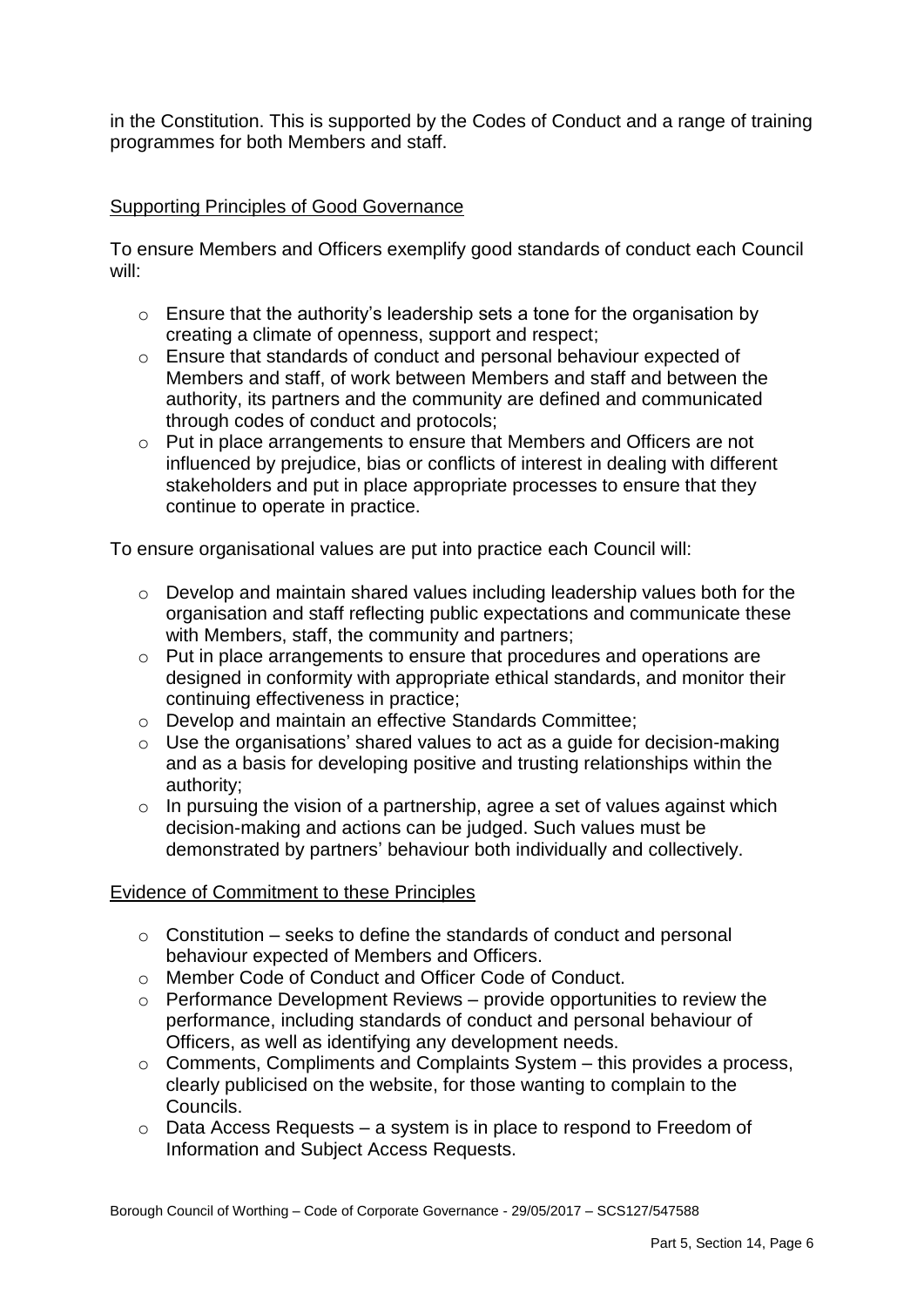- $\circ$  Joint Governance Committee and Standards Sub-Committee promotes and maintains high standards of conduct by Members.
- o Whistleblowing Policy and Ombudsman Complaints System enables Members, employees and residents to confidentially report suspected malpractice that is in the public interest.
- o Anti-Fraud and Corruption Strategy designed to encourage prevention and promote detection.
- $\circ$  Anti-Bribery Policy this policy outlines the Councils' position on preventing and prohibiting bribery, in accordance with the Bribery Act 2012.
- o Members' and Officers' Register of Interests and Gifts and Hospitality the Councils maintain such registers to safeguard both Members and Officers against conflicts of interest. The Members' Register of Interests and Gifts and Hospitality is available online.
- o Member Induction following Council Elections, Members undergo a formal induction which includes information about the Councils' vision and corporate priorities, an introduction to the Constitution and in particular the Code of Conduct.

## **Taking informed and transparent decisions which are subject to effective scrutiny and managing risk**

## **Summary**

 accountable and legally sound. As such, the Councils must be able to demonstrate that decision-makers follow a proper process and that all decisions are based on implications. To ensure that this happens, Adur and Worthing Councils have a range Adur and Worthing Councils recognise that all Council decisions must be accurate information, including consideration of legal, financial and risk management of procedures in place to ensure that decisions are not influenced by prejudice, bias or conflicts on interest.

### Supporting Principles of Good Governance

In being rigorous and transparent about how decisions are taken each Council will:

- o Develop and maintain an effective scrutiny function which encourages constructive challenge and enhances the Councils' performance overall and of any organisation for which they are responsible;
- $\circ$  Develop and maintain open and effective mechanisms for documenting evidence for decisions and recording the criteria, rationale and considerations on which decisions are based;
- $\circ$  Put in place arrangements to safeguard Members and employees against conflicts of interest and put in place appropriate processes to ensure that they continue to operate in practice;
- o Develop and maintain an effective Audit Committee which is independent of the Executive;
- $\circ$  Put in place effective transparent and accessible arrangements for dealing with complaints.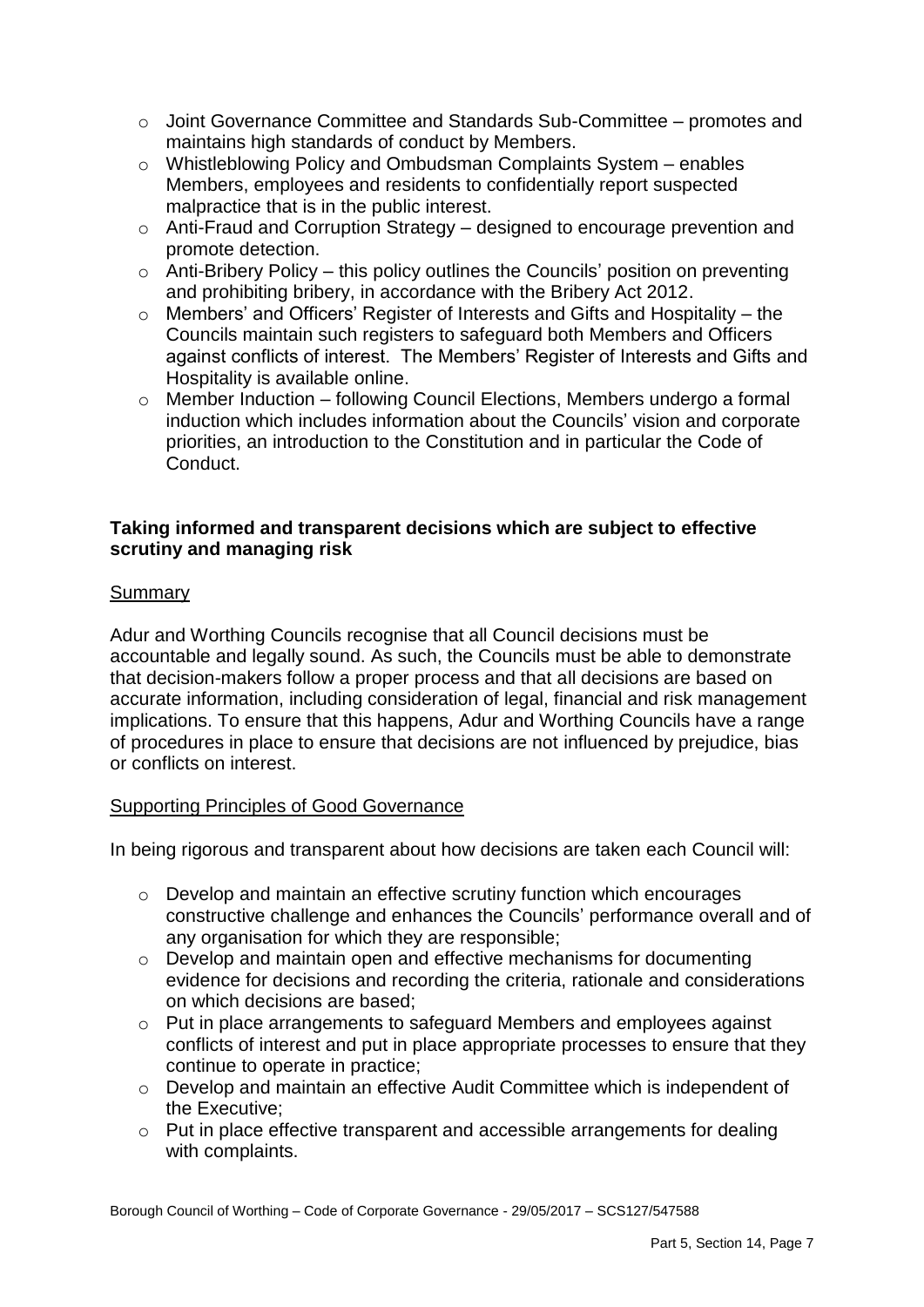In order to ensure that the Councils have good quality information and advice, each Council will:

- $\circ$  Ensure that those making decisions, whether for the authority or partnership, are provided with information that is fit for the purpose - relevant, timely and gives clear explanations of technical issues and their implications;
- o Ensure that professional advice on matters that have legal or financial implications is available and recorded well in advance of decision-making and used appropriately.

In order to ensure that there is an effective system of risk management, each Council will:

- $\circ$  Ensure that risk management is embedded into the culture of the organisation, with Members and Managers at all levels recognising that risk management is part of their job;
- $\circ$  Ensure that arrangements are in place for whistleblowing to which staff and all those contracting with the authority have access.

In order to use the Councils' legal powers for the full benefit of the community, the Councils will:

- $\circ$  Actively recognise the limits of lawful activity placed on them by, for example, the ultra vires doctrine but also strive to utilise powers to the full benefit of their communities;
- $\circ$  Recognise the limits of lawful action and observe both the specific requirements of legislation and the general responsibilities placed on local authorities by public law;
- $\circ$  Observe all specific legislative requirements placed upon them, as well as the requirements of general law, and in particular, integrate the key principles of good administrative law - rationality, legality and natural justice - into their procedures and decision-making processes.

### Evidence of Commitment to these Principles

- $\circ$  Overview and Scrutiny Committee this is an established Committee which reviews and monitors the effectiveness of the Councils' services.
- $\circ$  Report Templates to ensure that all relevant information is obtained when producing a report for Committee, Executive or Full Council, a standard report template has been adopted. The report format helps to ensure that all matters coming before Member bodies have received appropriate legal and financial vetting before being signed off.
- $\circ$  Meeting Minutes the majority of meetings are open to members of the public and minutes of the decisions taken are published on the Councils' website.
- $\circ$  Constitution in order to safeguard Members and employees against conflicts of interest, the Constitution contains protocols which describe and regulate the way in which Members and Officers interact with one another.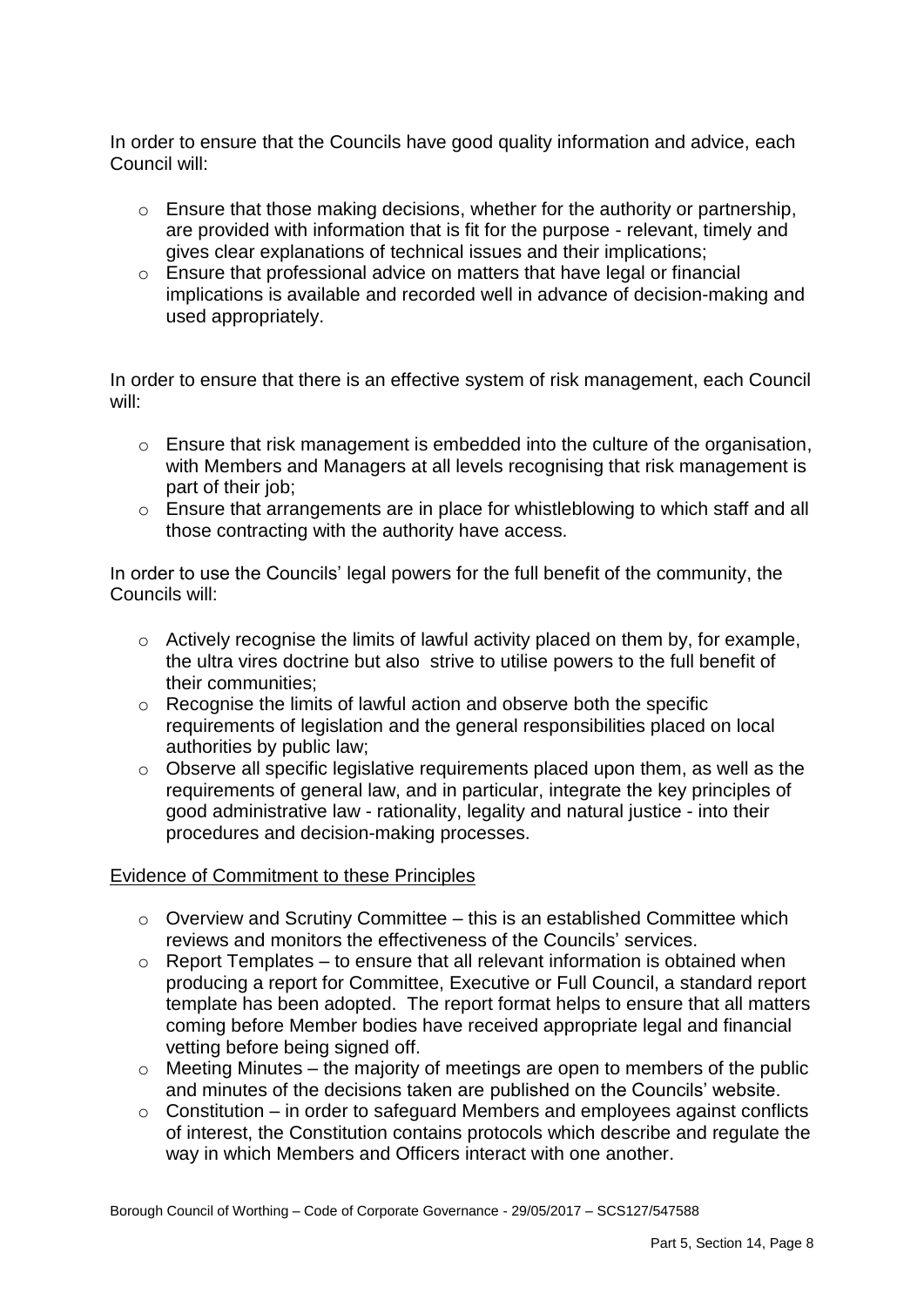- o Members' and Officers' Register of Interest and Gifts and Hospitality the Councils maintain a Register of Interests and a Register of Gifts and Hospitality to safeguard both Members and Officers against conflicts of interest.
- $\circ$  Joint Governance Committee this Committee, which is independent from the Executives and scrutiny functions, monitors budgets and receives reports on the work of internal and external audit and risk management.
- $\circ$  Comments, Compliments and Complaints System  $-$  a process is clearly outlined on the website for those wishing to complain to the Councils. Complaints are monitored and categorised, and reported to Corporate Leadership Team on a regular basis.
- $\circ$  Data Access Requests a system is in place to respond to Freedom of Information and Subject Access Requests.
- $\circ$  Member Training Members of specific committees receive comprehensive training to equip them with the skills required to carry out their work.
- o Whistleblowing Policy enables Members and Officers to confidentially report is publicised on the Councils' intranet. suspected malpractice that is in the public interest. The Whistleblowing Policy
- o Monitoring Officer provisions the Monitoring Officer is responsible for advising the Councils if any proposal would give rise to unlawfulness or maladministration and as such performs a key function in ensuring lawfulness and fairness in the operation of the Councils' decision-making processes.

## **Developing the capacity and capability of Members and Officers to be effective**

### Summary

Adur and Worthing Councils realise that the Officers they employ enable the Councils to fulfil their ambitions. Once appointed or elected, Members and Officers are provided with a range of development opportunities. The Councils' learning and development needs are met through a variety of training interventions including inhouse training and e-learning. Members also receive specialised training on key issues on a regular basis.

### Supporting Principles of Good Governance

To make sure Members and Officers have the necessary skills and resources, the Councils will:

- $\circ$  Provide induction programmes tailored to individual needs and opportunities for Members and Officers to update their knowledge on a regular basis;
- o Ensure that the Statutory Officers have the skills, resources and support necessary to perform effectively in their roles and that these roles are properly understood throughout the organisation.

To develop the capability of people with governance responsibilities, each Council will: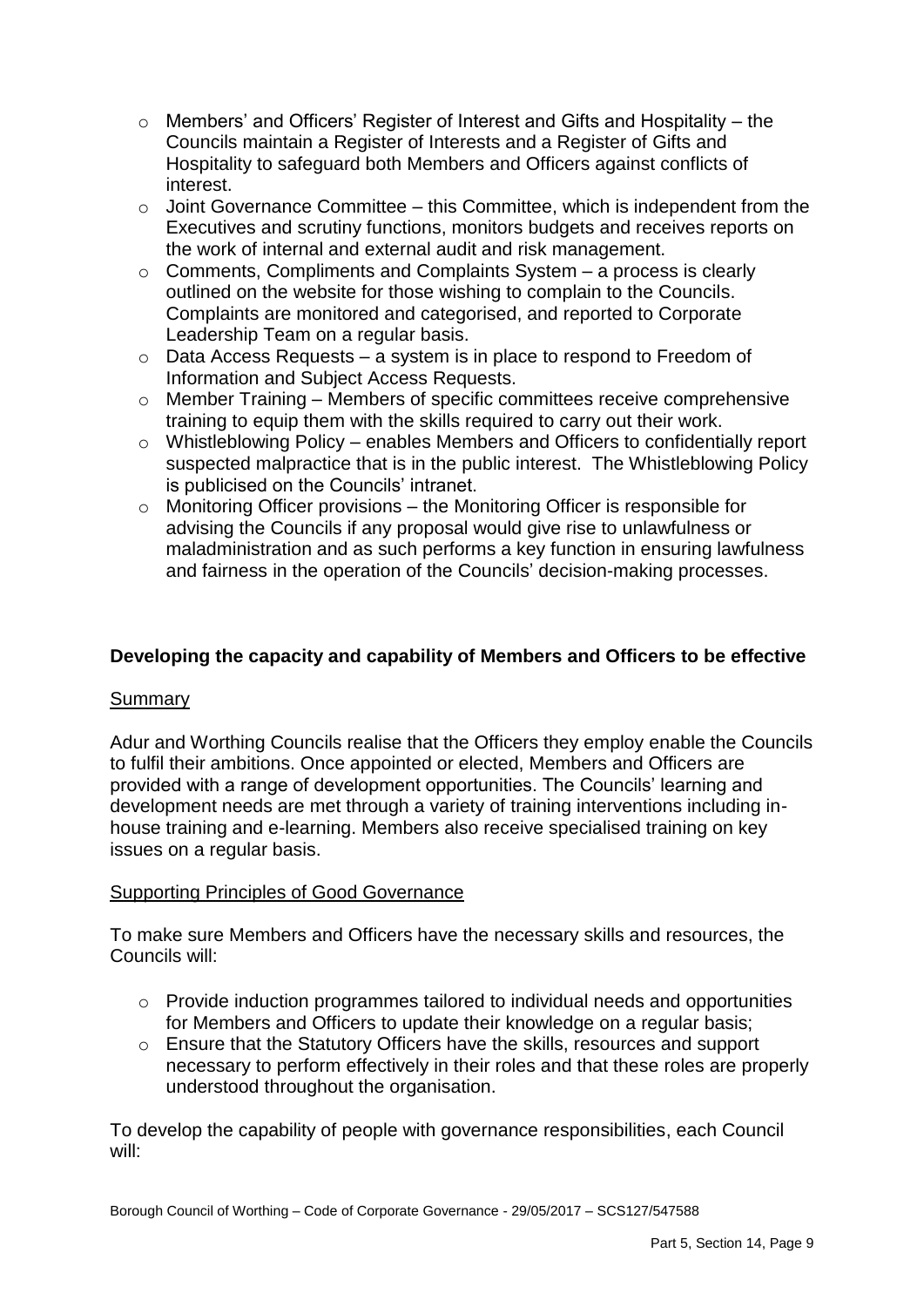- $\circ$  Assess the skills required by Members and Officers and make a commitment to develop those skills to enable roles to be carried out effectively;
- ability to scrutinise and challenge and to recognise when outside expert advice is needed; o Develop skills on a continuing basis to improve performance including the
- of the authority as a whole and of individual Members and agreeing an action o Ensure that effective arrangements are in place for reviewing the performance plan which might for example aim to address any training or development needs.

To encourage new Members of the authority, the Councils will:

- o Ensure that effective arrangements are in place, designed to encourage individuals from all sections of the community to engage with, contribute to and participate in the work of the authority;
- o Ensure that career structures are in place for Members and Officers to encourage participation and development.

### Evidence of Commitment to these Principles

- $\circ$  Member and Officer Induction Programme an extensive induction programme is in place for both Members and Officers. All new Officers receive an induction booklet and are invited to a corporate induction where the Councils' values and visions are outlined in further detail.
- $\circ$  Unboxed the Councils run a talent pool known as the Unboxed Programme for Officers to provide opportunity for innovation and development.
- $\circ$  Mentoring Scheme the Councils run a programme of mentoring for Officers throughout the Councils, using external Mentors where necessary.
- $\circ$  Members' Bulletin this is a web-based area which provides an information zone for Members and is a key source of information.
- $\circ$  Performance Development Reviews provide opportunities to review employee performance, providing a chance to consider personal development needs in relation to the employee's role.
- $\circ$  Officer Job Descriptions set out the roles and responsibilities of Officers employed by the Councils.
- $\circ$  Constitution sets out how the Councils operate, how decisions are made and roles of the Statutory Officers of the Council – Head of Paid Service, Section the procedures and codes of conduct which are followed. It also covers the 151 Officer and Monitoring Officer – and their responsibilities relating to compliance with the law and ensuring sound financial control.
- $\circ$  Overview and Scrutiny Committee this is an established Committee which reviews and monitors the decisions of each Executive.
- o Leadership and Staff Exchange organised events at which Managers and Officers meet to consider current issues affecting the Councils and work together to identify solutions.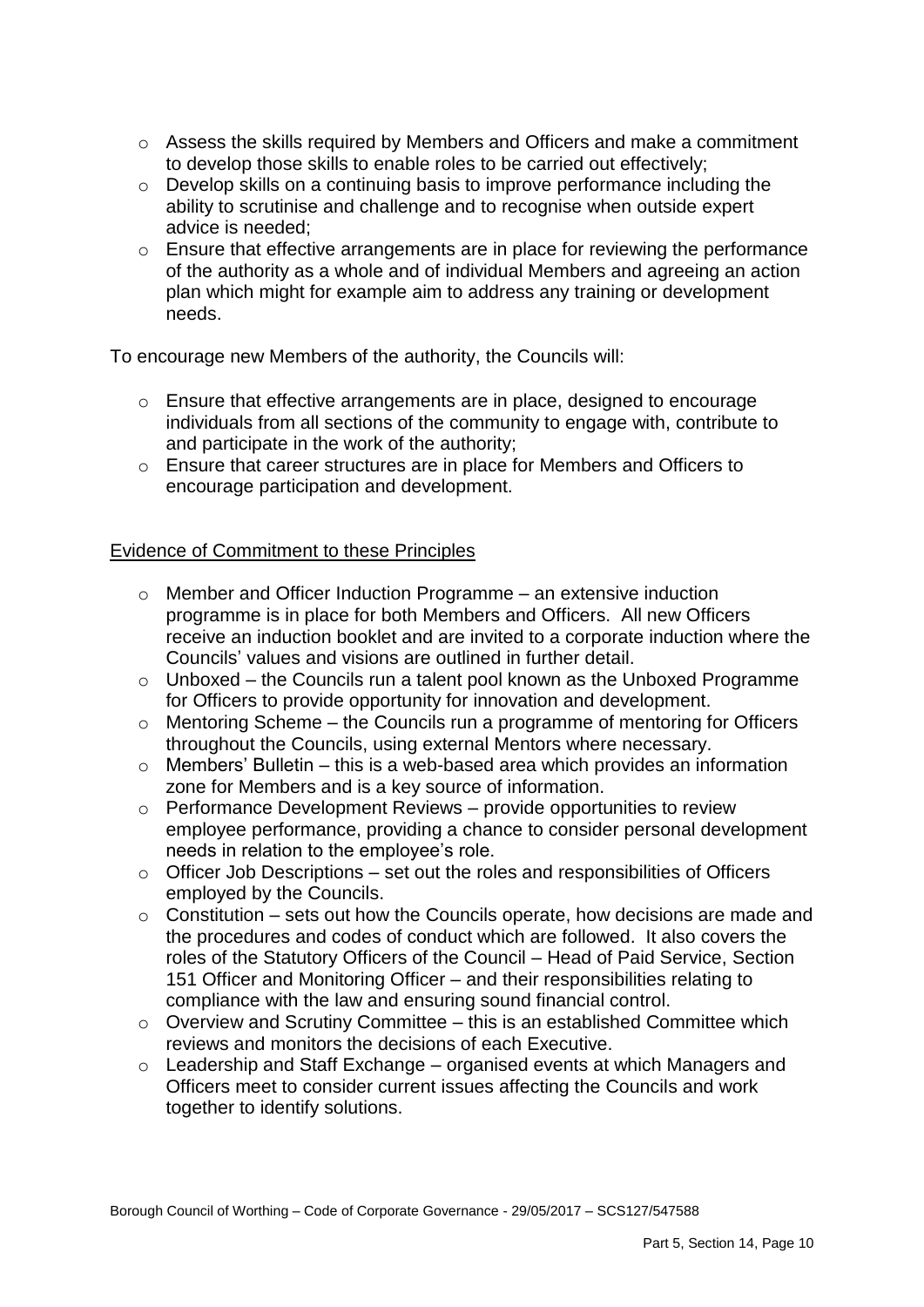### **Engaging with local people and other stakeholders to ensure robust public accountability**

### Summary

 plans and policies. The Constitution sets out how the Councils incorporate the rights Adur and Worthing Councils recognise the need to effectively engage with local residents to ensure that their opinions are taken into account when preparing Council of residents in relation to the Councils' work.

#### Supporting the Principles of Good Governance

To exercise leadership through a robust scrutiny function the Councils will:

- $\circ$  Make clear to themselves, all staff and the community, to whom they are accountable and for what;
- $\circ$  Consider those institutional stakeholders to whom they are accountable and assess the effectiveness of the relationships and any changes required;
- o Produce an annual report on scrutiny function activity.

 To take an active approach to dialogues and accountability with the community each Council will:

- o Ensure that clear channels of communication are in place with all sections of the community and other stakeholders including monitoring arrangements to ensure that they operate effectively;
- $\circ$  Hold meetings in public unless there are good reasons for confidentiality;
- o Ensure arrangements are in place to enable the authority to engage with all that different sections of the community have different priorities and establish sections of the community effectively. These arrangements should recognise explicit processes for dealing with these competing demands;
- $\circ$  Establish a clear policy on the types of issues they will meaningfully consult on or engage with the public and service users including a feedback mechanism for those consultees to demonstrate what has changed as a result;
- o On an annual basis, publish an annual report giving information on the authority's vision, strategy, plans and financial statements as well as information about its outcomes, achievements and the satisfaction of service users in the previous period;
- service users and its staff and ensure that it has made a commitment to openness and transparency in all its dealings, including partnerships subject only to the need to preserve confidentiality in those specific circumstances where it is proper and appropriate to do so. o Ensure that the authority as a whole is open and accessible to the community,

 In order to make best use of human resources, the Councils will develop and maintain a clear policy on how staff and their representatives are consulted and involved in decision-making.